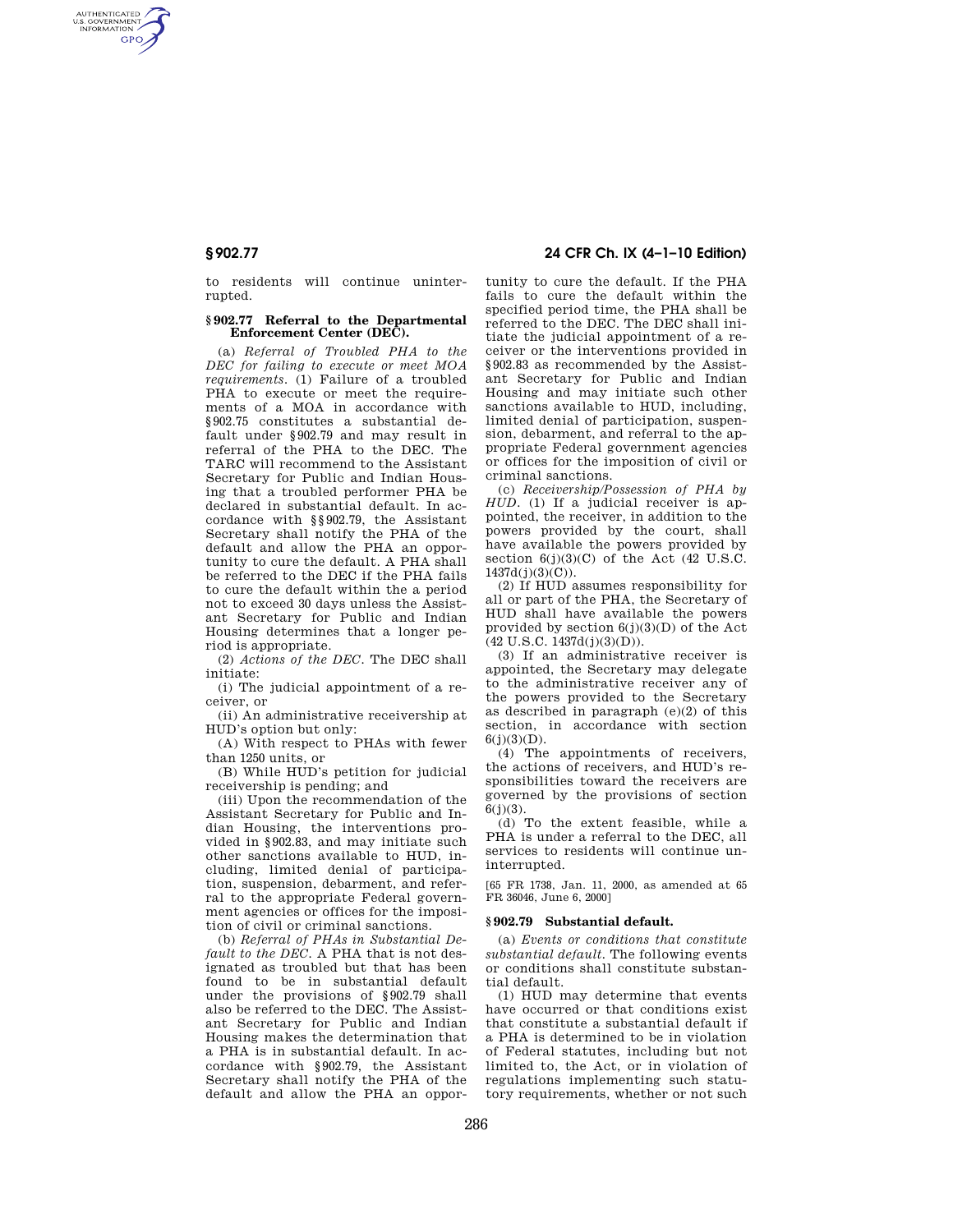# **Asst. Secry., for Public and Indian Housing, HUD § 902.79**

violations would constitute a substantial breach or default under provisions of the relevant ACC.

(2) HUD may determine that a PHA's failure to satisfy the terms of a memorandum of agreement entered into in accordance with §902.75, or to make reasonable progress to execute or meet requirements included in a memorandum of agreement, are events or conditions that constitute a substantial default.

(3) HUD shall determine that a PHA that has been designated as troubled and does not show substantial improvement, as defined in  $\S 902.75(g)(2)$ , is in substantial default.

(4) HUD may declare a substantial breach or default under the ACC, in accordance with its terms and conditions.

(5) HUD may determine that the events or conditions constituting a substantial default are limited to a portion of a PHA's public housing operations, designated either by program, by operational area, or by development(s).

(b) *Notification of substantial default and response.* If information from an annual assessment or audit, or any other credible source (including but not limited to the Office of Fair Housing Enforcement, the Office of the Inspector General, a judicial referral or a referral from a mayor or other official) indicates that there may exist events or conditions constituting a substantial breach or default, HUD shall advise a PHA of such information. HUD is authorized to protect the confidentiality of the source(s) of such information in appropriate cases. Before taking further action, except in cases of apparent fraud or criminality, and/or in cases where emergency conditions exist posing an imminent threat to the life, health, or safety of residents, HUD shall afford the PHA a timely opportunity to initiate corrective action, including the remedies and procedures available to PHAs designated as troubled PHAs, or to demonstrate that the information is incorrect.

(1) *Form of notification.* Upon a determination or finding that events have occurred or that conditions exist that constitute a substantial default, the Assistant Secretary shall provide written notification of such determination or finding to the affected PHA. Written notification shall be transmitted to the Executive Director, the Chairperson of the Board, and the appointing authority(ies) of the Board, and shall include, but is not limited to:

(i) Identification of the specific covenants, conditions, and/or agreements under which the PHA is determined to be in noncompliance;

(ii) Identification of the specific events, occurrences, or conditions that constitute the determined noncompliance;

(iii) Citation of the communications and opportunities to effect remedies afforded pursuant to paragraph (a) of this section;

(iv) Notification to the PHA of a specific time period, to be not less than 10 calendar days, except in cases of apparent fraud or other criminal behavior, and/or under emergency conditions as described in paragraph (b)(4) of this section, nor more than 30 calendar days, during which the PHA shall be required to demonstrate that the determination or finding is not substantively accurate; and

(v) Notification to the PHA that, absent a satisfactory response in accordance with paragraph (b) of this section, HUD will refer the PHA to the Enforcement Center, using any or all of the interventions specified in §902.83, and determined to be appropriate to remedy the noncompliance, citing §902.83, and any additional authority for such action.

(2) *Receipt of notification.* Upon receipt of the notification described in paragraph  $(b)(1)$  of this section, the PHA must demonstrate, within the time period permitted in the notification, factual error in HUD's description of events, occurrences, or conditions, or show that the events, occurrences, or conditions do not constitute noncompliance with the statute, regulation, or covenants or conditions to which the PHA is cited in the notification.

(3) *Waiver of notification.* A PHA may waive, in writing, receipt of explicit notice from HUD as to a finding of substantial default, and voluntarily consent to a determination of substantial default. The PHA must concur on the